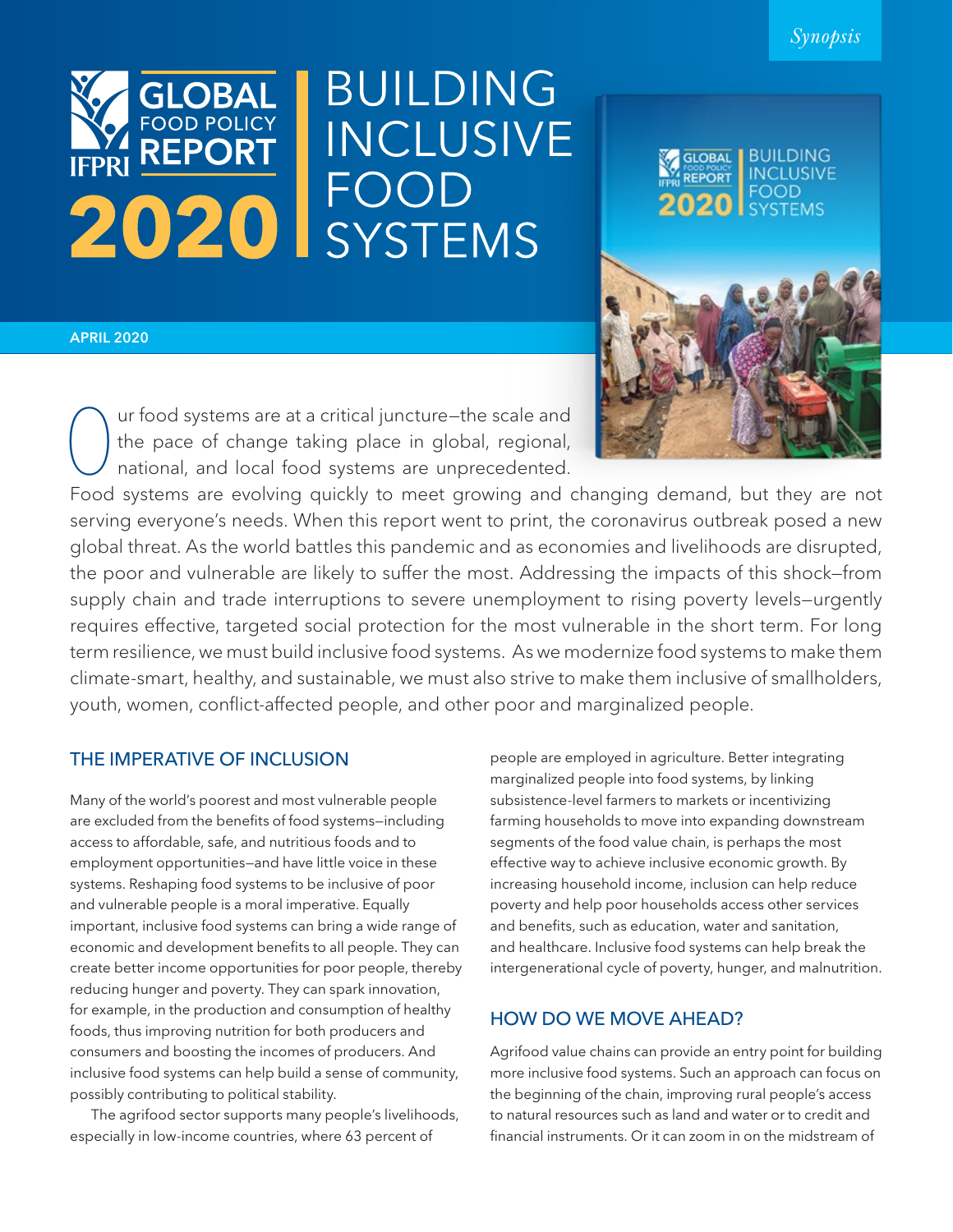

the food value chain, including processing, distribution, and services, where potential for creating enterprises and jobs is greatest. As food value chains become longer in response to urban demand, there will be a critical need to ensure food safety and quality through regulation, certification, inspection, and better cold storage and transportation. Innovations in information and communications technology (ICT), such as mobile phones, offer opportunities for excluded populations to access information and services, and to participate all along the food value chain.

Other policy tools for inclusive food systems include social protection programs, which can safeguard food and nutrition security for marginalized people and help them build more resilient livelihoods. Education is perhaps the greatest driver of inclusion. A well-trained labor force can seize opportunities in higher-productivity food-related sectors. Not only does education increase lifelong income, but it also improves nutrition, health, civic engagement, and gender equality. Finally, including marginalized people in the process of designing food-system-related policies and programs can give them a voice in monitoring, evaluating, and holding institutions and people in power accountable for the delivery of high-quality jobs and services.

Inclusion must be addressed at the global policy level. Global policy forums can seize upon increased awareness of inequality to take on the need for inclusive food systems, making way for large-scale investments in research and programming. Inclusion must also be addressed at the national level. National food system policies can be tailored to both address new hurdles and seize new opportunities, with attention to the local context and disadvantaged groups. By identifying marginalized people's needs and priorities in early stages of food systems research, researchers can inform policies that contribute to inclusiveness.

# SMALLHOLDERS AND RURAL PEOPLE: Making Food System Value Chains Inclusive

The world's 510 million smallholder farmers play a large role in the food system, but poverty levels in rural areas are high, and small-scale farmers earn a disproportionately small share of agrifood value added. Limited access to land and inputs and limited connection with food value chains mean that they are often excluded from the benefits of rapidly transforming food systems. The potential to create new jobs and better incomes by strengthening food system linkages to include smallholders and rural people is enormous, however. And a range of policy options and technology innovations can help achieve this aim.

# GENERATING NONFARM AND AGRIFOOD EMPLOYMENT

Stimulating productivity growth among smallholder farmers is one key to creating income and employment opportunities. Off-farm activity will also be critical. A largely unnoticed "quiet revolution" integrating and modernizing food value chains is already underway in Africa and South Asia, marked by a rapid increase in small and medium-sized enterprises (SMEs). Urban demand for higher-value, more perishable products is driving this development of downstream activities—such as packing vegetables and collecting, refrigerating, and shipping milk—that provide opportunities for inclusive economic development. Tapping this potential will require public policy support for infrastructure, market incentives, and skills development.

**INFRASTRUCTURE.** Investing in rural infrastructure, including quality rural roads, reliable electricity, and storage facilities, is essential for developing food value chains, reducing postharvest food losses, smoothing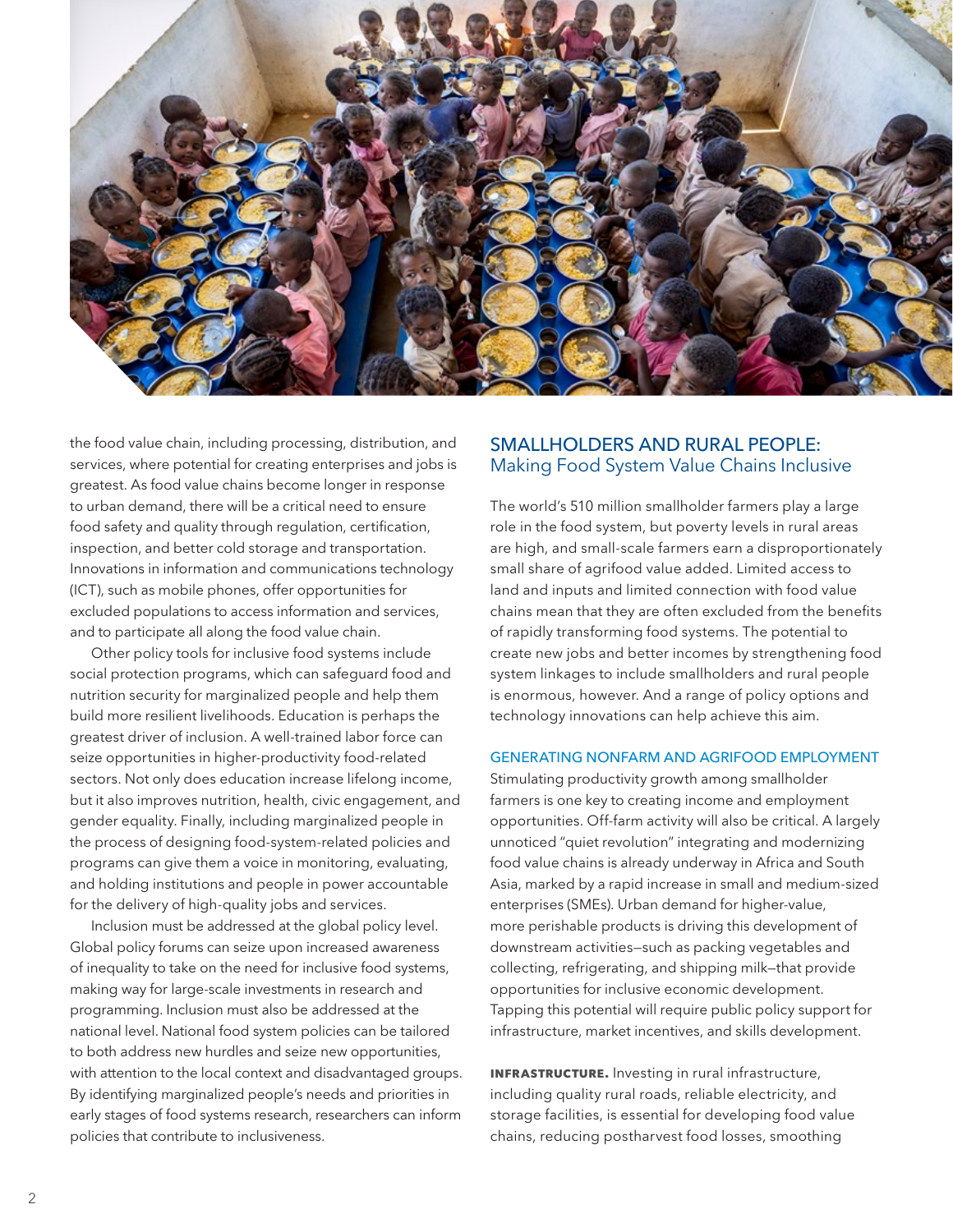income shocks for small farmers, and ensuring pro-poor growth. Infrastructure investment has the greatest impact on market access when it supports a package for connectivity—including improvements in roads, electricity, and communications. Support for agro-industrial parks, incubators, or spontaneous clusters of industries can also create economic synergies.

**FOOD QUALITY REGULATION.** Helping small farmers meet higher food quality standards through regulation and quality certification can also improve market access and incomes. As markets modernize, SMEs and smallholders face more stringent private standards set by supermarkets and large processors for quality, safety, and consistency. Meeting these standards will require various "threshold investments," which may be cost-prohibitive to asset-poor farmers.

**SKILLS AND ENTREPRENEURSHIP TRAINING.** Fostering rural entrepreneurship and employment diversification requires the development of general skills, such as those related to running a business, accessing market information, and use of ICTs. A more skilled labor force in low-income countries would increase agricultural productivity and stimulate growth in other sectors.

## CONNECTING SMALLHOLDERS TO MARKETS

The revolution in the downstream of food supply chains is also changing farming systems. To meet growing demand for higher-value food products, farmers must change the crops they produce and meet new efficiency requirements through mechanization and adoption of modern inputs. Often, however, smallholders are left behind because they lack the resources to either increase farm productivity or enter downstream jobs. Four instruments will help promote inclusion of smallholders in agrifood supply chains:

**Secure land tenure.** Securing tenure can increase farmers' access to credit and input markets and facilitate land rental and sales markets. Development of efficient land markets, which depend on secure property rights, can give farmers access to larger plots that help them achieve economies of scale. Secure land tenure also supports the development of rental markets for equipment such as tractors that can enable small farmers to mechanize and increase productivity.

**Promote collective action in agribusiness.** Producer organizations help smallholders overcome constraints to economies of scale and strengthen their access to markets by engaging in collective marketing and linking farmers to upstream and downstream actors. These organizations can help farmers access credit or comply with food quantity, quality, and delivery requirements.

**Leverage the potential of digital technology.** Modern ICTs are increasingly being used to deliver and access extension services, connect farmers and buyers, and provide and access information. Mobile phones, for example, allow farmers to access news about the weather or crops and to seek solutions from peers and other sources.

**PROVIDE SOCIAL PROTECTION.** Social protection, often in the form of food aid or cash transfers, is crucial for smallholders' capacity to manage risk during rural transformation and for building resilient rural livelihoods. These programs can also directly encourage inclusion, as with school feeding programs that source food from smallholder suppliers.

Typically, combinations of interventions will be needed. To help smallholders and rural people connect to markets and help off-farm job creation flourish, policymakers must identify and address weak links in the food system with effective, inclusive policies.

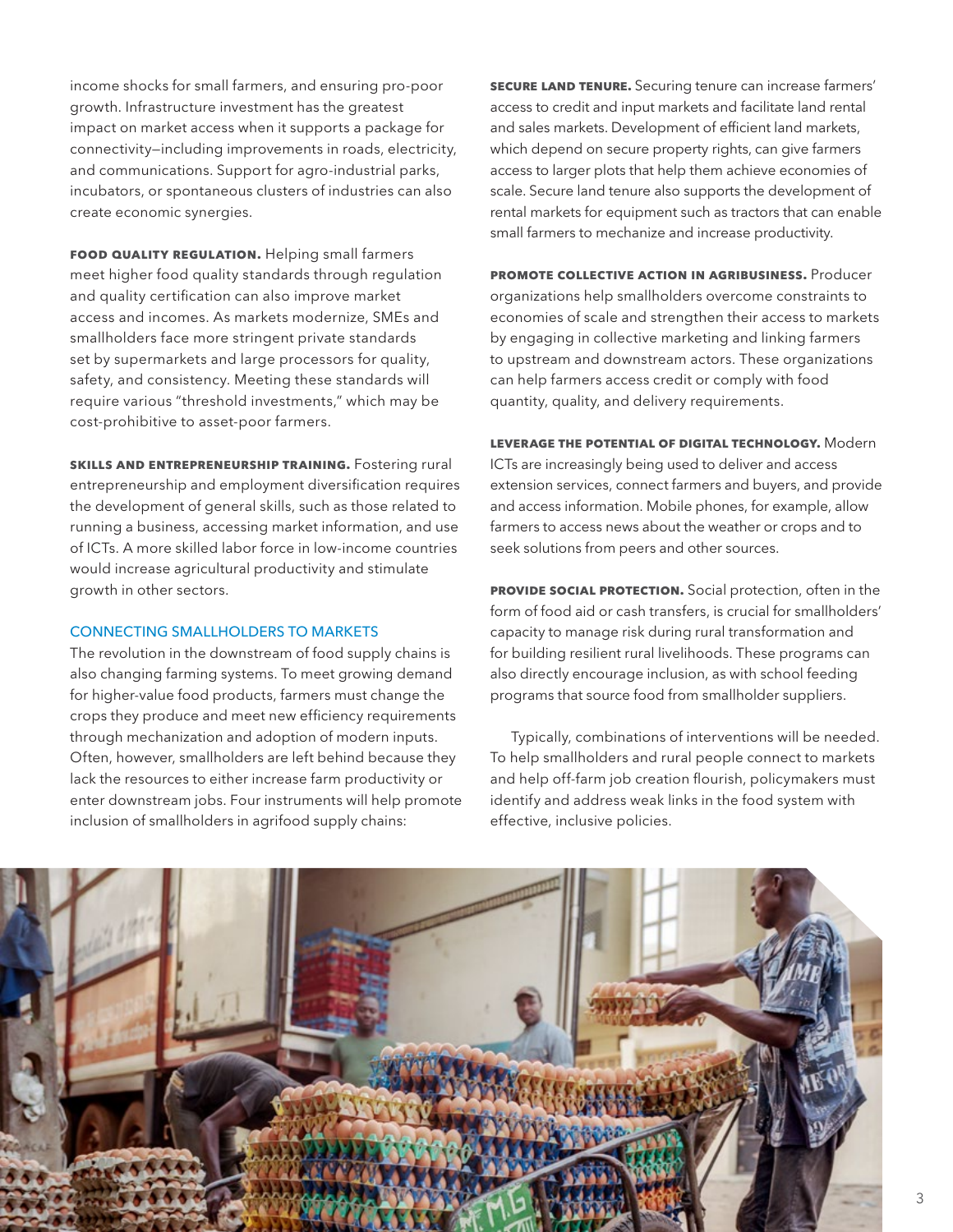

# YOUTH: Including Africa's Young People in Food Systems

Almost 20 million people join the working-age population every year in Africa south of the Sahara, and by 2050, that number will rise to 30 million. The absolute scale of Africa's "youth bulge" raises questions about whether the region can create enough jobs for young people, or whether much of Africa's youth will be "excluded" from the benefits of economic development. Yet these concerns should not be overblown; other regions have weathered similar youth bulges.

What is clear is that Africa's rural areas and food systems will need to play a bigger role in providing work for the region's youth than they did elsewhere. Because Africa continues to experience high rural population growth, many African youth will need to find jobs in agriculture or the rural nonfarm economy. But rural youth face multiple obstacles. Would-be young farmers face increasing land scarcity in many African countries. And aspiring young entrepreneurs often lack the financial capital and other resources to start nonfarm enterprises. Despite these hurdles, however, young men and women could play an instrumental role, both on and beyond the farm, in transforming Africa's food systems. Their higher levels of education and ease with new technology may help them to participate in the expanding and more remunerative parts of food systems.

## MYTH VS. REALITY

The good news is that Africa's agriculture sector is transforming and that fast growth in the downstream components of food systems can be as effective at

reducing poverty as growth in agriculture itself. Thus investing in food systems may both create jobs for young people and combat the growing concentration of global poverty in rural Africa.

Five country case studies, however, reveal the diversity of African youth and the dangers of relying on "stylized facts" about how easily young people can participate in food systems. Contrary to expectations, young people are not always in the vanguard of transformation and are often excluded or benefit less than adults from economic growth. In Ethiopia, for example, youth-headed households are less likely to use improved technologies such as fertilizers and seeds. In Ghana, it is the better-educated farmers, not young farmers per se, who use improved technologies. Nor are rural youth more likely than their older counterparts to migrate. Clearly, we must move beyond generalizations and ensure that our understanding of rural youth and their policy needs is grounded in country-level evidence.

## BETTER POLICIES, NOT YOUTH POLICIES

Creating rural employment in the food system will be key to avoiding widespread youth unemployment. Therefore, young people need policies that produce better economic opportunities—not policies that focus narrowly on youth capabilities. This means investing not only in education but also in sectors such as transportation and energy infrastructure. In other words, to effectively address the "youth bulge," African governments must strive to help whole economies flourish and create more and better jobs for all working-age Africans.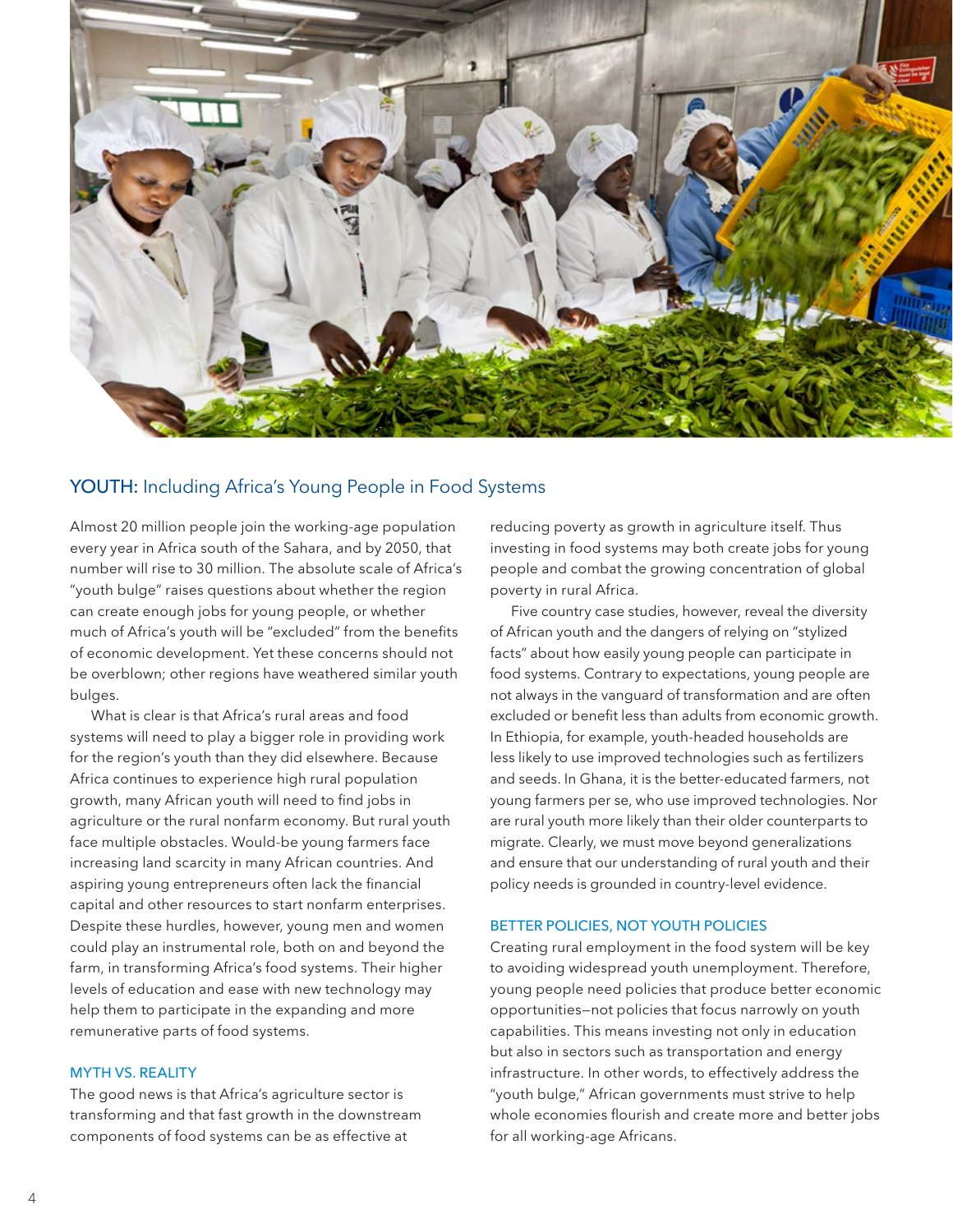

# WOMEN: Transforming Food Systems for Empowerment and Equity

Women are actively involved in food systems in a range of roles—they grow and manage crops, tend livestock, work in agribusinesses and food retailing, prepare food for their families, and much more. But women's contributions to food systems are often not formally recognized, and they often face constraints that prevent them from engaging on equitable terms. Women have less schooling than men, control fewer resources, have less decision-making power, and face greater time constraints. Transforming food systems to be more inclusive will require approaches that not only enable women to participate and benefit equally but also empower women to make strategic life choices. Inclusive food systems will benefit not only women but also their families and society more broadly, including through improvements in agricultural productivity and household food security and dietary quality.

## NECESSARY STEPS

What needs to be done to build food systems that include and empower women?

### **Increase women's decision-making power and**

**control over assets.** Women's empowerment within their households and communities is essential to inclusive food systems. But women's access to assets like credit, land, training, and transportation are limited, which in turn limits their ability to engage in more lucrative, larger-scale activities. Women's empowerment in food system decision-making can be supported by enhancing their negotiating powers, for example, through fair contracting schemes, and by efforts to shift traditional gender norms.

**Raise women's voices.** Women's voices must be heard in food systems research and the political processes and other contexts in which food systems are embedded. For example, women's priorities and preferences, such as for crops with certain nutritional or taste qualities, must be considered in research processes from the early stages to ensure women benefit from the results. Political mobilization, for example through womens' producer organizations, can help give women a voice in policy decisions.

**Enhance institutional support.** Ensuring that institutions are supportive of women is another critical factor. For example, formal laws and informal systems governing property rights impact women's abilities to invest in their land or businesses, access credit, and diversify their livelihoods. Women's land rights also affect the extent to which they control household income and make decisions about household consumption and investments. Financial institutions also have great potential for empowering women when they are designed with women's needs and preferences in mind. Women's access to timely information can be facilitated by technologies, programs, or institutions. Mobile phones, for example, can provide access to banking and government programs and connect producers with extension services or real-time updates on market prices and weather. Finally, closing the gender gap in basic education can help the next generation of women break out of poverty and make informed and strategic choices about their livelihoods, the food they and their families consume, and the types of policies they demand from political leaders.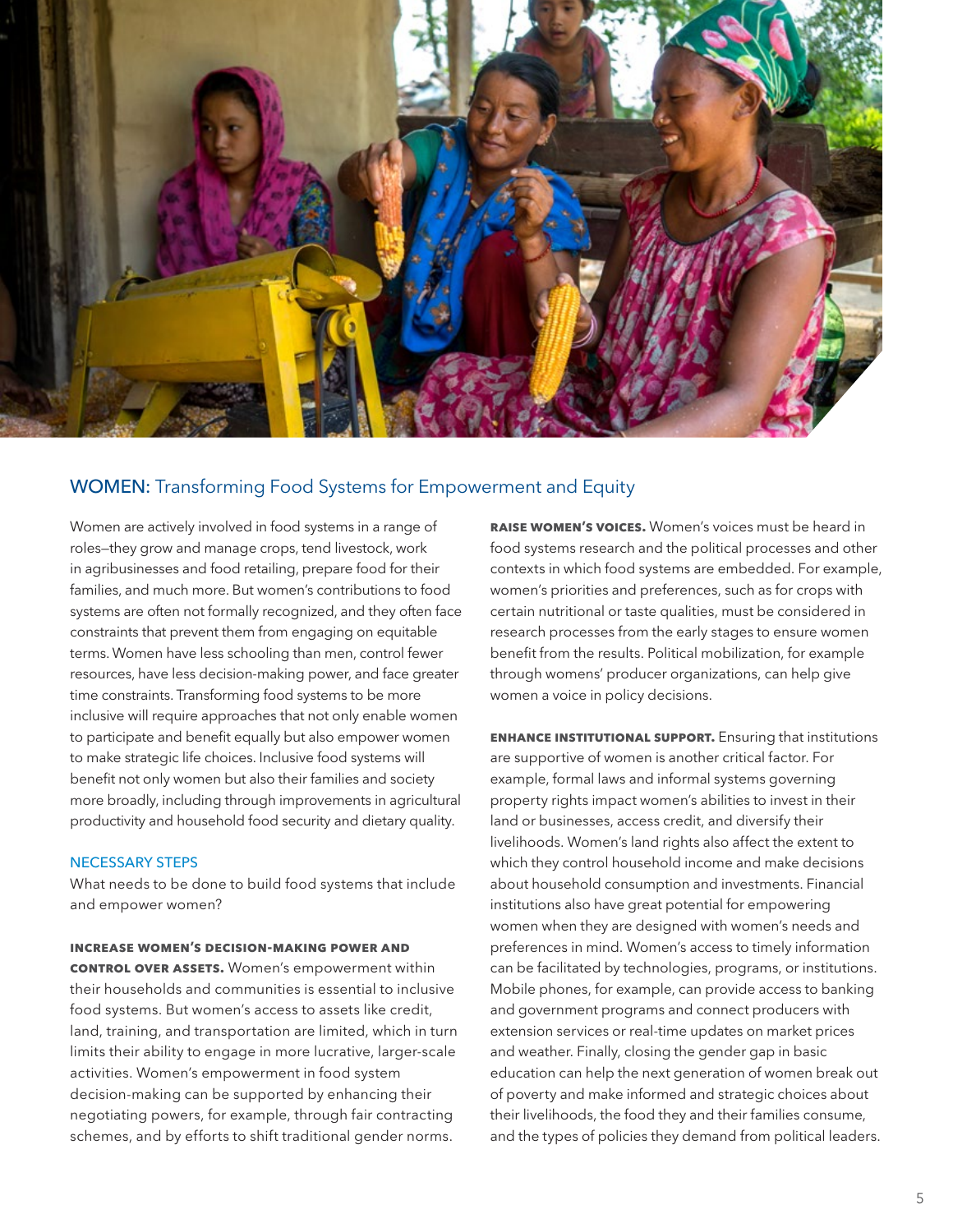## TAKING ACTION

**MORE DATA.** An essential first step toward more gender-equitable food systems is through collection of data, particularly on women and agribusiness, and systematic analyses of entire value chains to better identify opportunities for women's empowerment.

**PRIVATE SECTOR INITIATIVES.** Given their central role in food production, processing, transportation, and consumption, private sector institutions must support more inclusive food systems. For instance, trade association initiatives can incorporate standards related to gender equality and women's empowerment.

**Creating an enabling environment.** Incentives and regulations are needed to ensure that private sector investments benefit and empower women rather than exacerbate existing gender gaps. Policymakers have an important responsibility to create enabling environments for research and industry developments that contribute to inclusive food system transformation.

**DON'T LOSE GROUND.** While there are clear opportunities to make food systems more equitable for women, it will be equally important to ensure that women do not lose ground as food systems transform. Evidence suggests that approaches to empowering women must include working with men, both to prevent backlash against women's gains and to sustain the transformation of gender norms.

Making food systems inclusive and gender-equitable to support women's empowerment will benefit not only women but also their families and society.

# REFUGEES AND CONFLICT-AFFECTED PEOPLE: Integrating Displaced Communities into Food Systems

Protracted and multiplying conflicts have been the primary driver of the recent rise in global hunger. More than half of all undernourished people live in conflict-affected countries, where drought, other climate shocks, and economic shocks often are compounding factors. These same factors have also contributed to recent increases in forced migration. An estimated 70.8 million people were forcibly displaced in 2018, the highest number in decades. Most current conflicts are occurring in rural areas and contributing to severe food insecurity—the impacts are felt across the entire food value chain, from production to marketing. Conflict in South Sudan, for example, caused famine in several parts of the country. In Yemen, home to today's worst humanitarian crisis, 3.7 million people have been forcibly displaced, leaving more than 20 million food insecure and 10 million on the brink of starvation. Large influxes of migrants can also strain local food markets and basic services in host communities, and the resulting stresses can fuel further conflict. Most displaced peoples are unable to return home for prolonged periods, if at all. While there is no panacea, the humanitarian interventions with the greatest likelihood of achieving lasting success involve investing in local agrifood systems and including conflict-affected people in strategies for building, reviving, or strengthening these systems.

# REBUILDING FOR RESILIENCE

Because most conflict-affected people depend on agriculture for their livelihoods, protecting agriculture, food production, and rural livelihoods before, during,

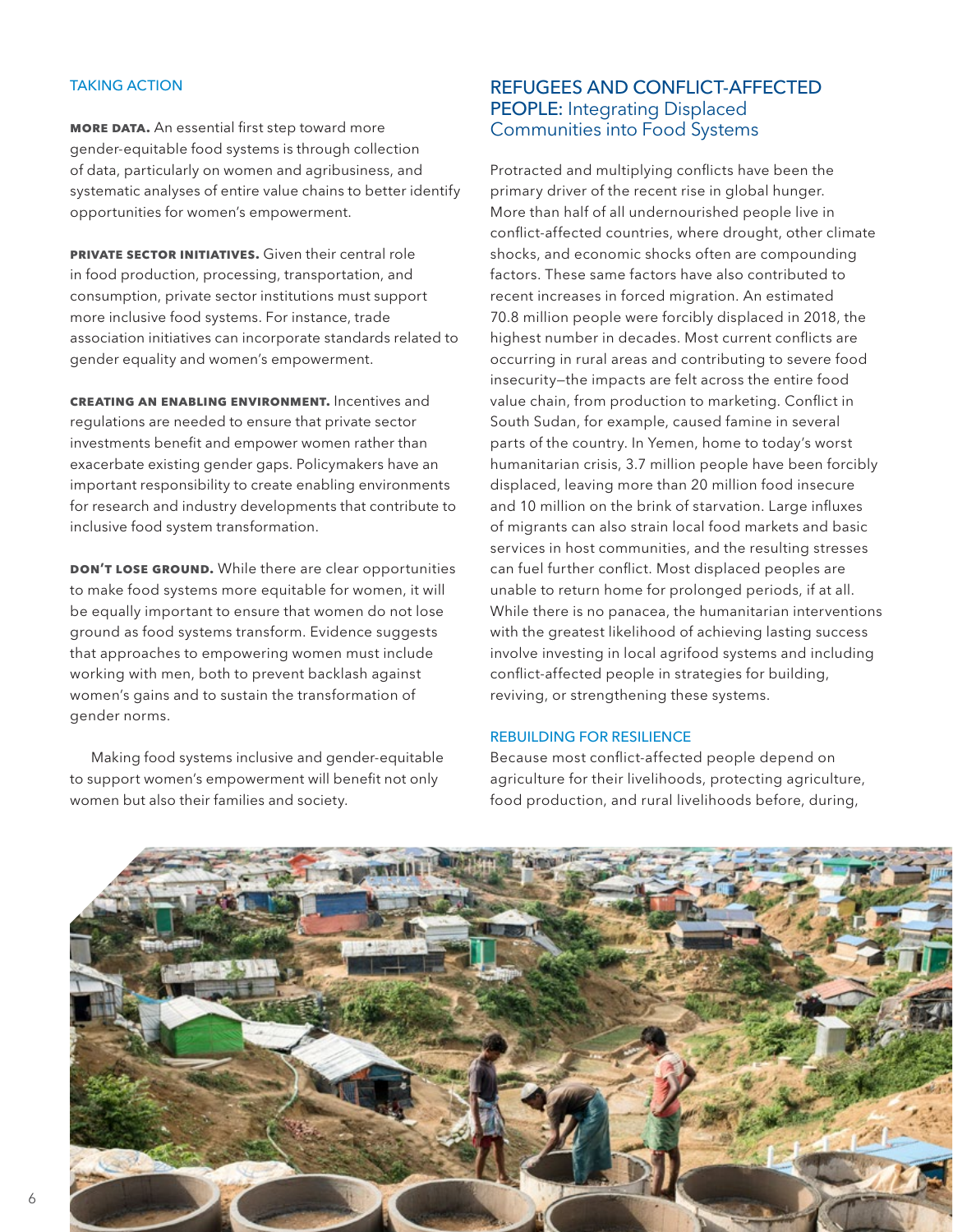and after conflict is crucial in most contexts. Current responses still consist mostly of patchy humanitarian and emergency actions. Yet policy assessments point to the need to address the "humanitarian-development-peace nexus," and there are examples of promising responses that focus on strengthening food systems while helping to sustain peace by improving food security and resilience and allowing forcibly displaced people to take part in social and economic activities.

**Create resilient agrifood supply chains.** Rebuilding local agricultural and food economies can help affected people to move beyond subsistence agriculture, rejoin markets, adopt resilience-enhancing measures, and stay in their community when it is safe for them to do so. In Uganda's Northern Region, multiple organizations have invested in post-conflict recovery—helping ex-combatants and returning displaced people to get back on their feet through the provision of agricultural tools and inputs, support for livestock restocking, and cash- and food-for-work programs—with major improvements in food security and nutrition in the region.

### **Provide long-term refugees access to land and**

**livelihoods.** Giving displaced people a stake in the food supply chain can benefit both the refugees and their host communities. For example, Uganda grants refugees access to land and the right to seek employment, which has helped refugees, mostly from South Sudan, to build new, independent livelihoods and achieve food security while strengthening local economies.

## **Provide post-conflict support to rural returnees.**

Stimulating the local economy and agriculture sector, particularly in situations of protracted displacement, will help integrate migrants into the economy and the broader social fabric. In post-conflict Colombia, following a half-century of armed conflict, a comprehensive plan for revitalizing rural economies includes land access for dispossessed and displaced farmers; agrifood value-chain development; and social protection mechanisms.

# **Support risk-informed and shock-responsive social**

**PROTECTION SYSTEMS.** Social protection systems are critical not only for short-term post-crisis relief and for alleviating pressures to migrate but also for building resilience. Cash transfer programs linked to agricultural production or nutrition-assistance programs (Cash+ programs) have proven effective in many conflict situations, helping affected households maintain access to food, avoid sale of assets, and strengthen household resilience.

Developing effective responses to the complex knot of conflict, displacement, and persistent food insecurity requires a robust understanding of and response to the root causes. Responses most likely to achieve lasting success usually include forcibly displaced and conflict-affected people in food systems and their benefits.

# NATIONAL FOOD SYSTEMS: Inclusive Transformation for Healthier Diets

National food systems in low- and middle-income countries (LMICs) are transforming rapidly from traditional to modern. In addition to creating employment and income-generating opportunities, transformation can support improvements in nutrition that are associated with long-term impacts on health, cognitive capacity, educational attainment, income, and development. Food system transformation is now central to the development strategies of most LMICs, but few countries have developed specific plans. Country-specific approaches are needed because each country's food system is unique, reflecting national natural resources, market access, and sociocultural traditions as well as the country's stage of economic transformation.

Food system frameworks are useful tools for assessing how food systems are contributing to reducing malnutrition, and whether they are doing so in an equitable way. The key elements of the framework developed for national food systems depicts a broad set of *drivers* that influence three food system *components*—namely, value chains, the food environment, and consumer behavior (Figure 1). Together these determine socioeconomic, health, and sustainability *outcomes*. Central to this framework is the understanding that food systems are demand-led. Policymakers can use this framework to identify data and policy needs and promising leverage points for action.

## STRATEGIES FOR INCLUSIVE CHANGE

Four national-level strategies for inclusive change in food systems offer promise for improving nutrition among disadvantaged groups.

**Reverse thinking—putting diets first.** Countries in the early stages of food system transformation usually focus on increasing the food supply, but they should instead begin with consumer demand and food environments to help address growing problems associated with unhealthy diets. Developing dietary guidelines suitable to the national context can provide a policy entry point. There are challenges to this approach, however, largely related to gathering and cataloging information, for example, on food consumption outside the home and interventions to fight obesity.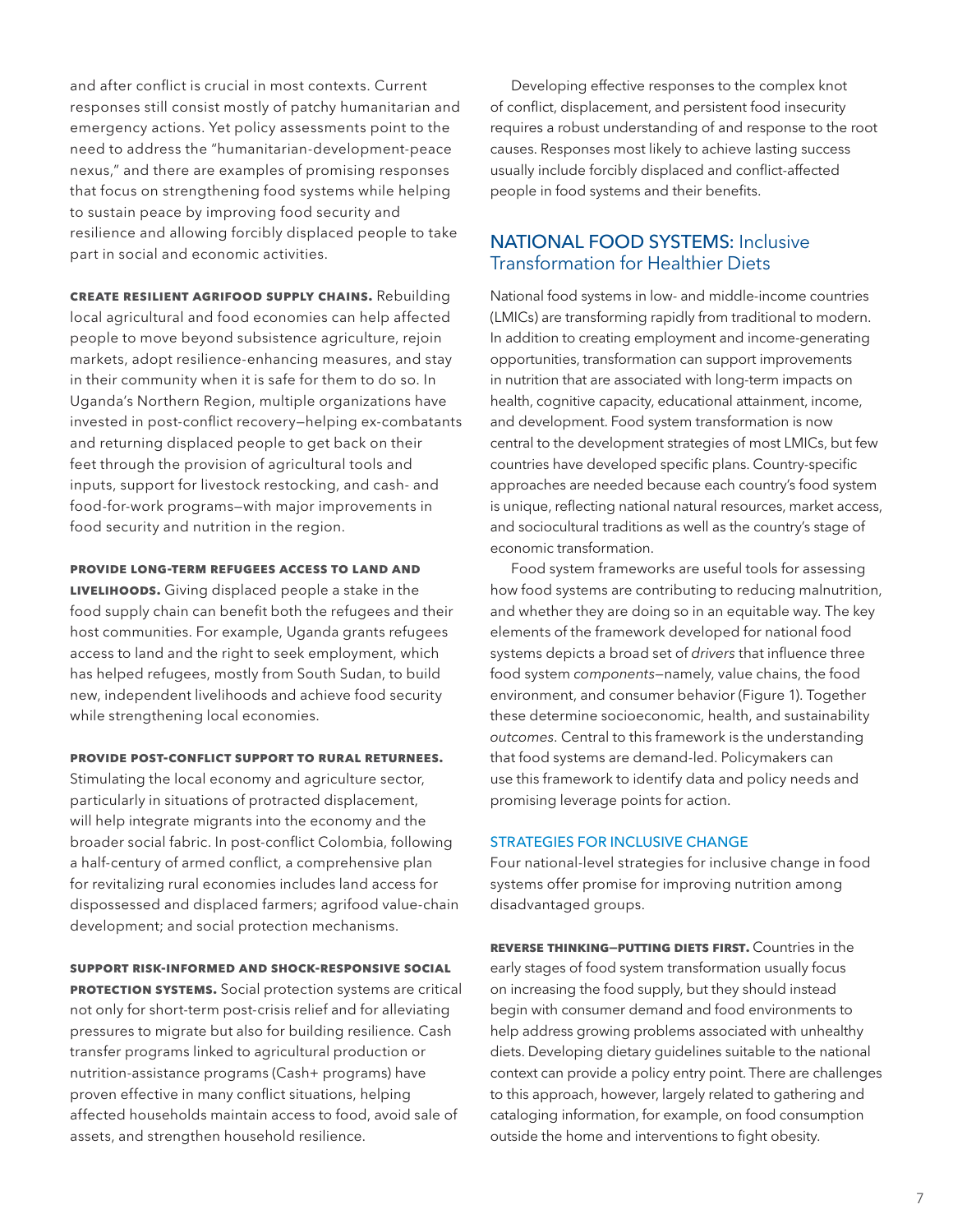#### **Combine technology, institutional capacity, and**

**infrastructure.** Innovations in technology, institutions, and infrastructure can work together to contribute to positive, inclusive systemic change. Technological innovations that drive agricultural transformation can be adapted for broader impact on nutrition. ICTs show promise for increasing inclusiveness through improvements in production and access to rural services, credit, and market information. Institutional-strengthening approaches have potential to improve the supply of nutrient-dense, perishable foods. For example, quality certification can allow smallholders to charge higher prices for products that meet standards for safety and quality. Infrastructure investments can also contribute to inclusive growth in food systems and diversification of the food supply. Cold chains, for example, are critical for expanding markets for smallholders' high-value products and for delivering nutritious foods to urban consumers.

#### **Let markets work for inclusion and healthier diets**

**FOR ALL.** Providing an enabling environment for effective and inclusive food systems, particularly for private sector food system activities, requires that developing countries adapt and change policies to reflect their changing circumstances. They must design food system policies with a view to balancing likely trade-offs among health, sustainability, and equity outcomes for overall welfare. For example, as demand increases for higher food quality, governments must adopt

stricter food standards. But often these policies and regulations disadvantage those less able to participate in modern value chains. Viet Nam, for instance, is balancing the need for strong food safety regulation to promote growth in export food markets against the risk of overregulating the informal markets that allow the poor to buy and sell fresh foods.

**Include people and places left behind.** Social development policies tailored to national conditions must take account of the people and places left behind by transforming food systems. Many countries, including Ethiopia, have implemented supplemental policies and actions to improve access to food, food quality, and the other benefits of more modern food systems. Ethiopia's efforts to improve food security and nutrition for vulnerable groups have helped reduce food insecurity across both the country's productive agricultural zones and its poor drought-prone zones.

## OPPORTUNITIES AND CHALLENGES

National food systems are an important entry point for improving sustainability, health, and equity outcomes. Taking a food systems approach allows countries to consider the wide range of challenges and opportunities that are most relevant to their particular context. This is a critical moment for strengthening national efforts to change the trajectory of food system transformation in favor of healthier and more equitable outcomes for all.



#### **Source:** Adapted, with permission, from HLPE (High-Level Panel of Experts), *Nutrition and Food Systems: A Report by the High-Level Panel of Experts on Food Security and Nutrition* (Rome: 2017).

# Figure 1 SIMPLIFIED FRAMEWORK FOR FOOD SYSTEM ANALYSIS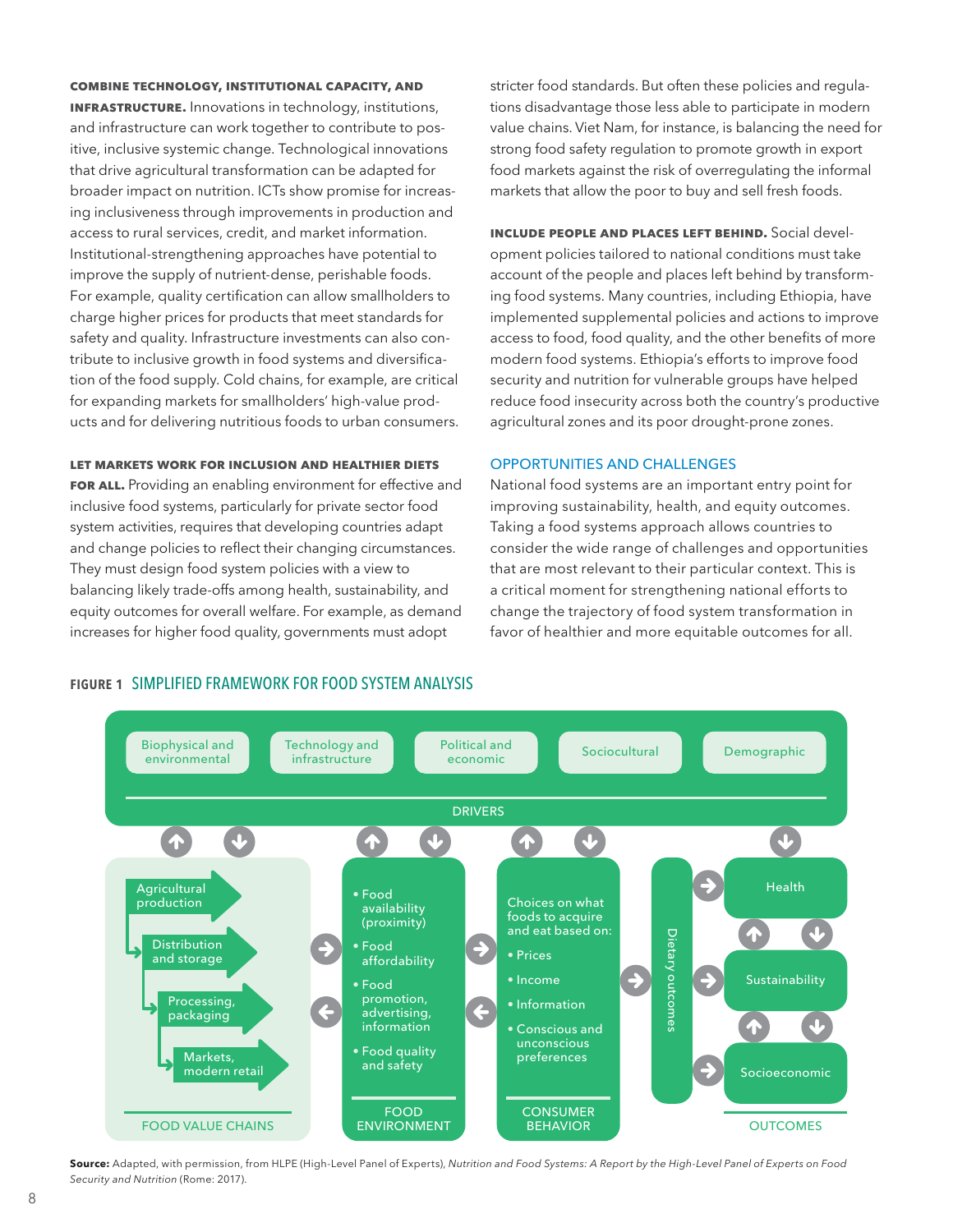

# REGIONAL DEVELOPMENTS

## AFRICA

Income growth, economic dynamism, and demographic change in Africa are transforming food systems and changing opportunities for farmers, entrepreneurs, and employees along the agrifood value chain. The recent economic growth has created broadly shared benefits. But poverty, hunger, and vulnerability are persistent, and growth has also led to perceptions of exclusion among those regions and communities benefiting less. Large-scale farmers are best-placed to take advantage of the new opportunities, while smallholders are at risk of exclusion if they are not able to meet the demands of high-value markets. Poverty is unevenly distributed, with much higher rates in rural than in urban areas in most countries. Access to basic services is also much more limited in rural areas, and nutrition challenges are usually more pronounced. Efforts to increase trade integration in Africa may further increase inequality. The new African Continental Free Trade Area is expected to allow African countries to increase exports, better weather economic shocks, and improve food security, but will also give rise to winners and losers.

African leaders acknowledge the importance of inclusive economic growth. In the 2014 Malabo Declaration, leaders committed to enhancing the resilience of vulnerable groups and creating opportunities for women and youth in agricultural value chains. Many countries have implemented policies and strategies intended to promote greater equality. For example, the Southern African Development Community's Protocol on Gender and Development calls on member countries to ensure women's legal rights, achieve equal representation of women in political and other decision-making spheres, and advance equality in education and employment. However, despite

such initiatives, gender inequalities persist with grave consequences, both for individuals and for economies. For instance, unaddressed gender productivity gaps in agriculture lower overall agricultural productivity in the region.

Greater effort is required to ensure that the benefits of food system transformation are broadly shared. Closer rural–urban linkages can increase market and employment opportunities for rural residents. Recent studies have shown the potential for finely tuned subnational targeting of food security interventions when sufficient data are available. African countries should prioritize the generation of evidence on the winners and losers from major policy changes. The 2020 second CAADP Biennial Review of progress toward the Malabo Declaration commitments offers an opportunity to assess countries' success in increasing inclusion.

# MIDDLE EAST AND NORTH AFRICA

Pervasive uncertainty in the Middle East and North Africa (MENA) in 2019 reflected ongoing conflicts and their regional spillover effects, global trade tensions, and fluctuating oil prices, all of which make building inclusive food systems more challenging. Continuing constraints on the private sector—including competition from public enterprises, red tape, a scarcity of skilled labor, and trade barriers—limit its ability to create jobs for the millions of young people entering the workforce in MENA countries every year. Several countries are adopting more business-friendly policies, but MENA countries must also continue reforms to foster inclusive growth, especially for youth and women. Country-led food policy and investment is needed, including the use of "big data." In addition, MENA countries can learn from the successful example of Egypt in supporting the poorest through social protection programs.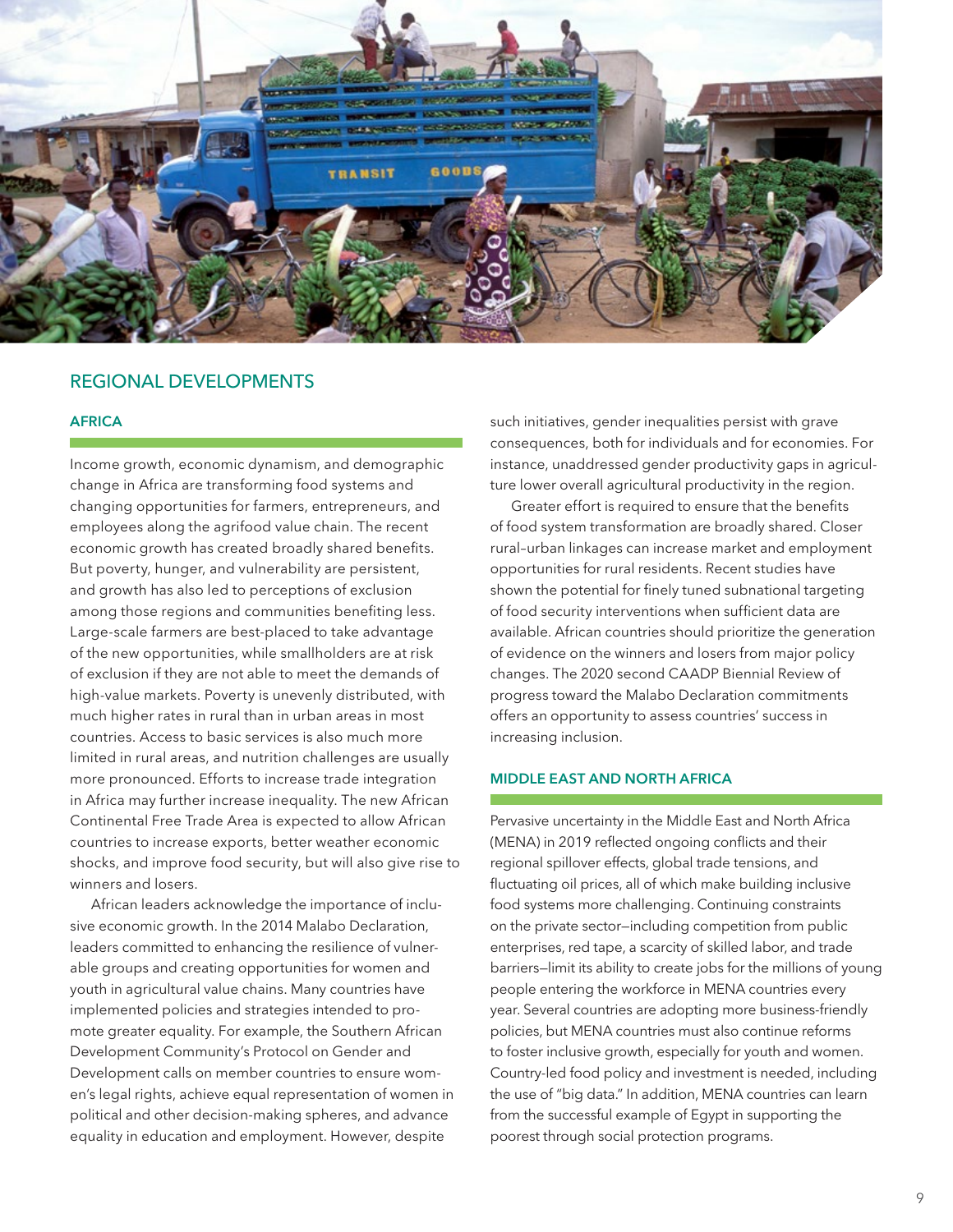While the agriculture sector remains important in most MENA economies, the off-farm agrifood sector is growing rapidly and generating a significant increase in jobs in food services, processing, and quality control. In Lebanon, for example, the agrifood sector has been identified as one of five sectors with the strongest economic potential. While the agriculture sectors in Egypt and Morocco continue to grow, labor has moved from the farm to nonfarm sectors. Some MENA countries have begun shifting their policies and investments away from primary production toward value-added sectors of the food economy.

MENA's protracted conflicts urgently need to be addressed, including the pressing needs of conflict-affected people. Food systems offer not only a means to provide emergency assistance but also a starting point to promote economywide growth and employment during reconstruction and recovery in countries like Yemen. Many jobs in farming and the agrifood system are already done by vulnerable groups such as refugees, migrants, and the poor, so a food-system-led transformation is also likely to foster *inclusive* transformation for these groups.

More incentives for the private sector to invest in all segments of agrifood systems are needed to promote such a transformation. For large MENA countries, and especially for smallholders within those countries, growth of domestic markets can be more supportive of inclusion than promoting exports.

## CENTRAL ASIA

In Central Asia, addressing poverty and unemployment among women and youth is a priority for creating inclusive food systems. The share of working-age people in the region's population has been gradually increasing, and today a large cohort of young people and women cannot earn adequate income in their own countries. For example, in 2019, the unemployment rate for women in Uzbekistan stood at almost 13 percent, and the unemployment rate for youth at 15 percent. Rates of unemployment for women and youth are significantly higher in Central Asia's rural areas.

Creating opportunities for youth and especially for young women will be essential to increasing the income, equity, and nutrition benefits of food systems for rural people. Promoting high-value agrifood sectors, such as horticulture, livestock, food processing, and related business activities, such as logistics and storage infrastructure, shows promise for both income generation and nutrition outcomes, especially in densely populated rural areas.

The lack of jobs forces many Central Asian workers, especially young men, to migrate to Russia, Kazakhstan, Turkey, and elsewhere. Labor remittances have become

a critical source of foreign exchange in Central Asia, contributing to macroeconomic stability, poverty reduction, and food security. Labor migration affects the inclusiveness of Central Asia's food systems in at least two ways. First, labor remittances can improve household welfare and access to food. Second, migration of rural men leads to the "feminization" of agricultural labor, which can increase women's decision-making power but can also contribute to agricultural labor shortages and create social issues.

Central Asia's food systems will continue to face risks related to climate change and commodity price uncertainties as well as conditions in the region's main trading partners (Russia and China). Uzbekistan, for example, is considering joining the Eurasian Economic Union (EAEU), which will contribute to food system transformation in Uzbekistan and throughout the region. Along with Uzbekistan, Kazakhstan and Kyrgyzstan have recently updated their development strategies, with the aim of transforming food systems, promoting nutrition-sensitive value chains, increasing private sector investments in the agrifood sector, and expanding employment opportunities, especially for women and youth. Across the region, evidence-based policy solutions must be developed to promote inclusive food systems.

## SOUTH ASIA

South Asia's steady economic progress has reshaped the region's diverse food systems over the past decade. The share of agriculture in national GDP has, on average, declined by 15 percent, and the share of nonfarm employment has now surpassed that of farm employment. The growth rate of high-value, nutritious foods—that is, milk and milk products, meat, and fruits and vegetables now exceeds that of cereals, which are rapidly losing their importance in household food baskets. In Bangladesh, the consumption of more diverse diets has contributed to measurable impacts on nutrition, including significant reductions in child stunting, underweight, and wasting. In line with demand for greater diet diversity, the regional food-processing sector is also growing. Gross value added from food processing in India, for example, more than doubled in 10 years.

The impact of this food system transformation on inclusiveness appears to be positive. The poor have benefited from new value chains—such as for poultry and fisheries. Expansion of aquaculture in Bangladesh has contributed to job creation, poverty reduction, and better diets. And the growing processing sector is generating employment, with notable increases in jobs in India and Pakistan.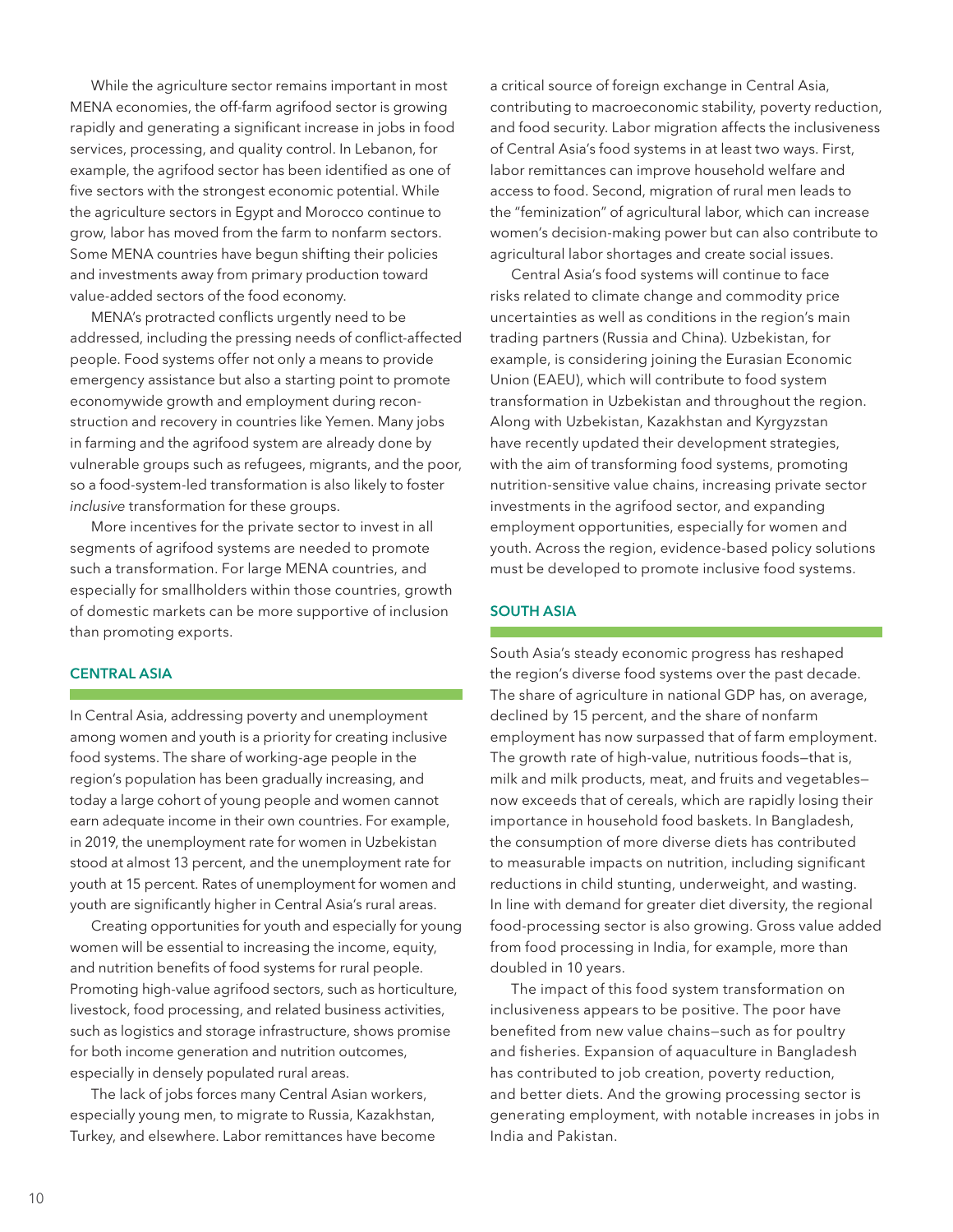Three policy levers will be critical in making South Asia's food system transformation inclusive and sustainable: (1) reforming agricultural input subsidies and price supports; (2) improving the targeting of social protection programs; and (3) building effective institutions for governing the emerging food system. First, the agricultural subsidy and price policies adopted decades ago across the region, although politically popular, are well documented to be inefficient, distortionary, and inequitable. Reforming these programs could free up public funds to invest in fostering more inclusive, equitable, and gender- and nutrition-sensitive food systems. Second, South Asia has an extensive system of food-based safety net programs that could be effective policy vehicles for inclusion. However, data suggest that coverage of social protection varies widely by country, and that programs frequently do not target the poor well. This hampers their effectiveness in reaching the poor with healthy and nutritious food and bringing other benefits associated with poverty reduction. Third, establishing effective institutions for food system governance, such as food safety standards, can support inclusive food systems. Cohesive institutional frameworks to govern South Asia's food systems are just beginning to emerge, but have potential to create market opportunities, enhance income through promotion of new agrifood value chains, and improve well-being. As these structural changes continue, the policy challenge lies in ensuring that food system transformation is sustainable and inclusive.

## EAST AND SOUTHEAST ASIA

Economic uncertainty in East and Southeast Asia will affect development of inclusive and sustainable food systems. The agriculture and agrifood sectors are facing the recent outbreak of coronavirus (COVID-19), which poses a global threat, as well as the spread of African swine fever, a weakening of global demand for the region's exports, and broadened trade disputes. Among the impacts on millions of residents, the livelihoods, food security, and nutritional status of vulnerable groups require particular attention.

African swine fever, a highly contagious, often fatal pig disease, is expected to have a noticeable impact on meat and feed markets in Asia and worldwide. As a result of rapidly rising pork prices, consumers are likely to turn to other types of meat, but in countries that are heavy consumers of pork, including Viet Nam, China, and South Korea, diet quality may decrease for the most vulnerable consumers. Producers are also hard hit, particularly smallholder farmers who account for a significant share of pig production.

As the US–China dispute heated up in 2019, tariffs were imposed on more than 500 of China's agricultural products. However, ASEAN has benefited from export

opportunities arising from the trade dispute, and efforts to increase regional economic integration expanded producing an updated protocol for the China–ASEAN free trade agreement and progress on the Regional Comprehensive Economic Partnership (RCEP) agreement between ASEAN and six other countries.

Trade policies for rice, which remains the major source of calories for low-income families across Asia, are particularly important for both farmers and consumers. In the Philippines, removal of quantitative restrictions on rice imports led to declining rice prices throughout 2019. As a result, per capita consumption of rice and daily calorie consumption are expected to improve, but Philippine smallholder rice farmers are struggling. For trade liberalization to be inclusive, it must be accompanied by appropriate interventions in support of small producers.

Diets are changing in Asia, but dietary diversity and other nutrition challenges remain. Despite continued economic growth, undernutrition is still common among the most vulnerable groups. For example, the share of children under five who suffer from stunting averages 26 percent across ASEAN countries. Given the difficulty of reaching the most vulnerable populations via social safety nets, a return to a more stable food supply is needed to improve nutrition. To make a diverse, nutritious diet affordable to all, economic growth will need to ensure greater inclusion of these populations.

## LATIN AMERICA AND THE CARIBBEAN

Most countries in Latin America and the Caribbean (LAC) have been affected by a regional economic downturn, and food security and nutrition are likely to worsen in 2020. Governments are facing low global commodity prices, worsening economic conditions, and related domestic turmoil, all of which have implications for building inclusive food systems. In Argentina, for example, the economic crisis led to the incumbent president's defeat in recent elections. The crisis in Venezuela continues, and the dire economic and social conditions there continue to fuel a steady out-migration. Several other countries in the region were affected by strong social and political protests in 2019.

Progress on trade agreements, however, offers some promise for regional agriculture. This includes the free trade agreement between the United States, Mexico, and Canada, now ratified by all members, and the announcement of a Mercosur–European Union agreement after more than 20 years of negotiations. In addition, the US–China conflict may have helped some LAC countries, for example by boosting exports of agricultural products from Brazil and Argentina to China. However, the increasing economic uncertainty is also negatively affecting the region as a whole.